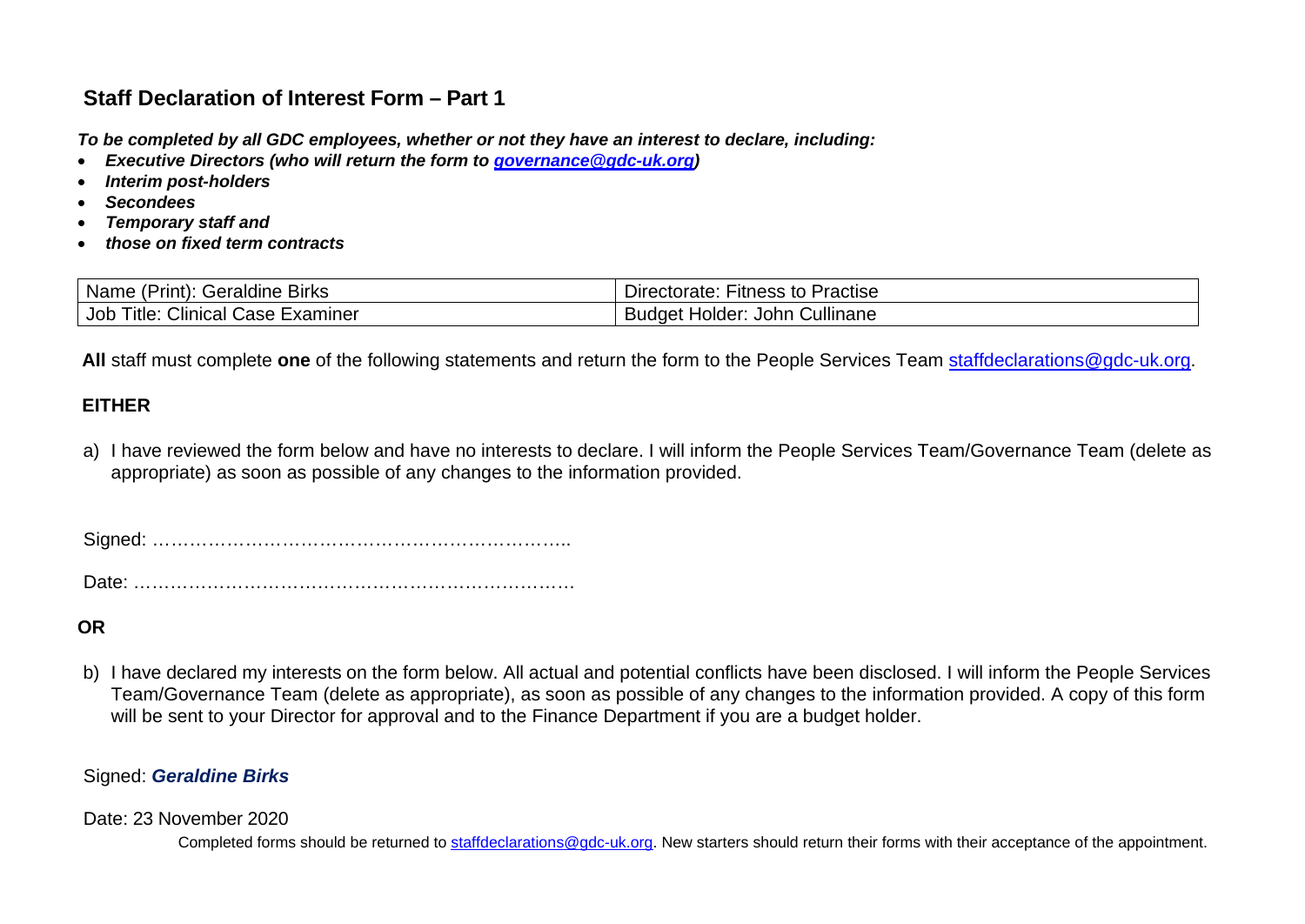## **Declaration of Interest Form – Part 2**

# **To be completed if you have an interest to declare**

| <b>Areas of interest</b>                                                                                                                                                              | Details relating to you                                                                      |
|---------------------------------------------------------------------------------------------------------------------------------------------------------------------------------------|----------------------------------------------------------------------------------------------|
|                                                                                                                                                                                       | (Also include any relevant details relating to a connected person as defined in the Managing |
|                                                                                                                                                                                       | Interests Policy for Staff)                                                                  |
| Give details of all paid employment outside the GDC                                                                                                                                   | Education - Tutor<br>Advisor to another regulator                                            |
| Why? All secondary employment must be declared and<br>approved                                                                                                                        |                                                                                              |
| Give details of all unpaid (including pro bono) work e.g.                                                                                                                             |                                                                                              |
| Roles in organisations associated with healthcare<br>$\bullet$                                                                                                                        | <b>RCSEd</b><br><b>Dental Practice.</b>                                                      |
| Public service offices                                                                                                                                                                | Parish Council                                                                               |
| Roles of posts held in local or national<br>organisations                                                                                                                             |                                                                                              |
| <b>Trusteeships</b><br>٠                                                                                                                                                              |                                                                                              |
| Why? Decisions need to be taken in an open and<br>transparent fashion, therefore, staff are required to declare<br>positions so that any perceived interests can be easily<br>managed |                                                                                              |

Completed forms should be returned to [staffdeclarations@gdc-uk.org.](mailto:staffdeclarations@gdc-uk.org) New starters should return their forms with their acceptance of the appointment.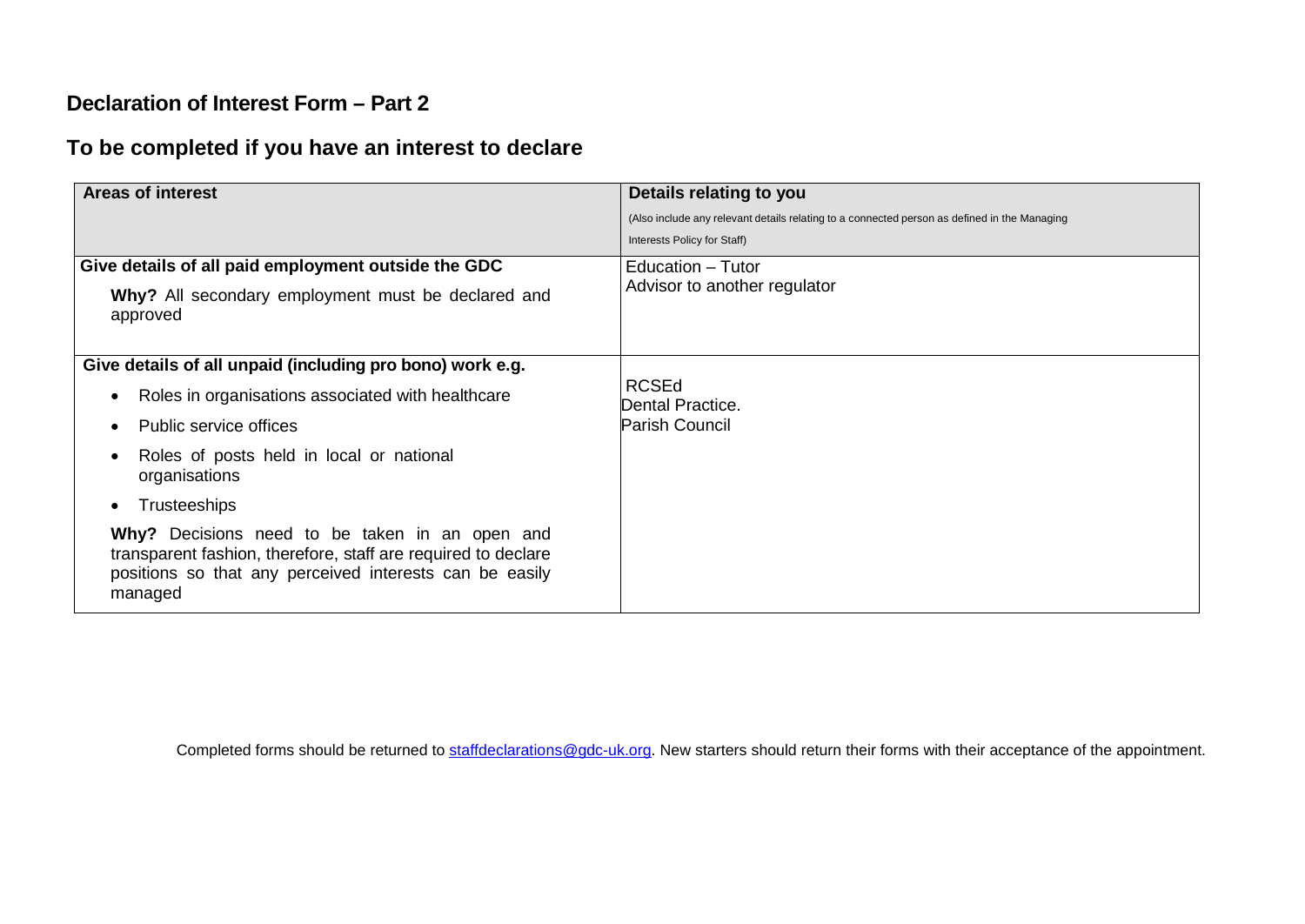# **Declaration of Interest Form – Part 2**

| <b>Areas of interest</b>                                                                                                                                                                                                                                                                                                      | Details relating to you                                                                      |
|-------------------------------------------------------------------------------------------------------------------------------------------------------------------------------------------------------------------------------------------------------------------------------------------------------------------------------|----------------------------------------------------------------------------------------------|
|                                                                                                                                                                                                                                                                                                                               | (Also include any relevant details relating to a connected person as defined in the Managing |
|                                                                                                                                                                                                                                                                                                                               | Interests Policy for Staff)                                                                  |
| A business that you or a connected person are involved in<br>which has a direct contract with the GDC or is a potential<br>contractor with the GDC.                                                                                                                                                                           | None                                                                                         |
| Why? Staff members may derive benefit from such a<br>direct conflict and by declaring the relationship steps can<br>be taken to manage the situation.                                                                                                                                                                         |                                                                                              |
| All membership bodies and associations including<br>political parties, pressure groups and professional bodies<br>of which you are a member or are associated                                                                                                                                                                 | <b>MPS</b><br><b>SAAD</b><br><b>RCSEd</b>                                                    |
| Why? Staff are free to engage in political activities or to<br>maintain associations with professional organisations.<br>Staff are required to declare such positions and give<br>assurance that they do not conflict with the GDC's statutory<br>functions, their duties, and the values and behaviours<br>expected of them. |                                                                                              |
| Do you have close personal ties with the GDC's<br>Council members, associates advisers, directors or<br>employees?                                                                                                                                                                                                            | <b>No</b>                                                                                    |
| Why? Staff members who have close ties with Council<br>members, associates, advisors, directors or other<br>employees may be perceived as having an undue influence<br>on decisions. This must be declared so that it can be<br>managed in an open and transparent manner.                                                    |                                                                                              |

Completed forms should be returned to [staffdeclarations@gdc-uk.org.](mailto:staffdeclarations@gdc-uk.org) New starters should return their forms with their acceptance of the appointment.